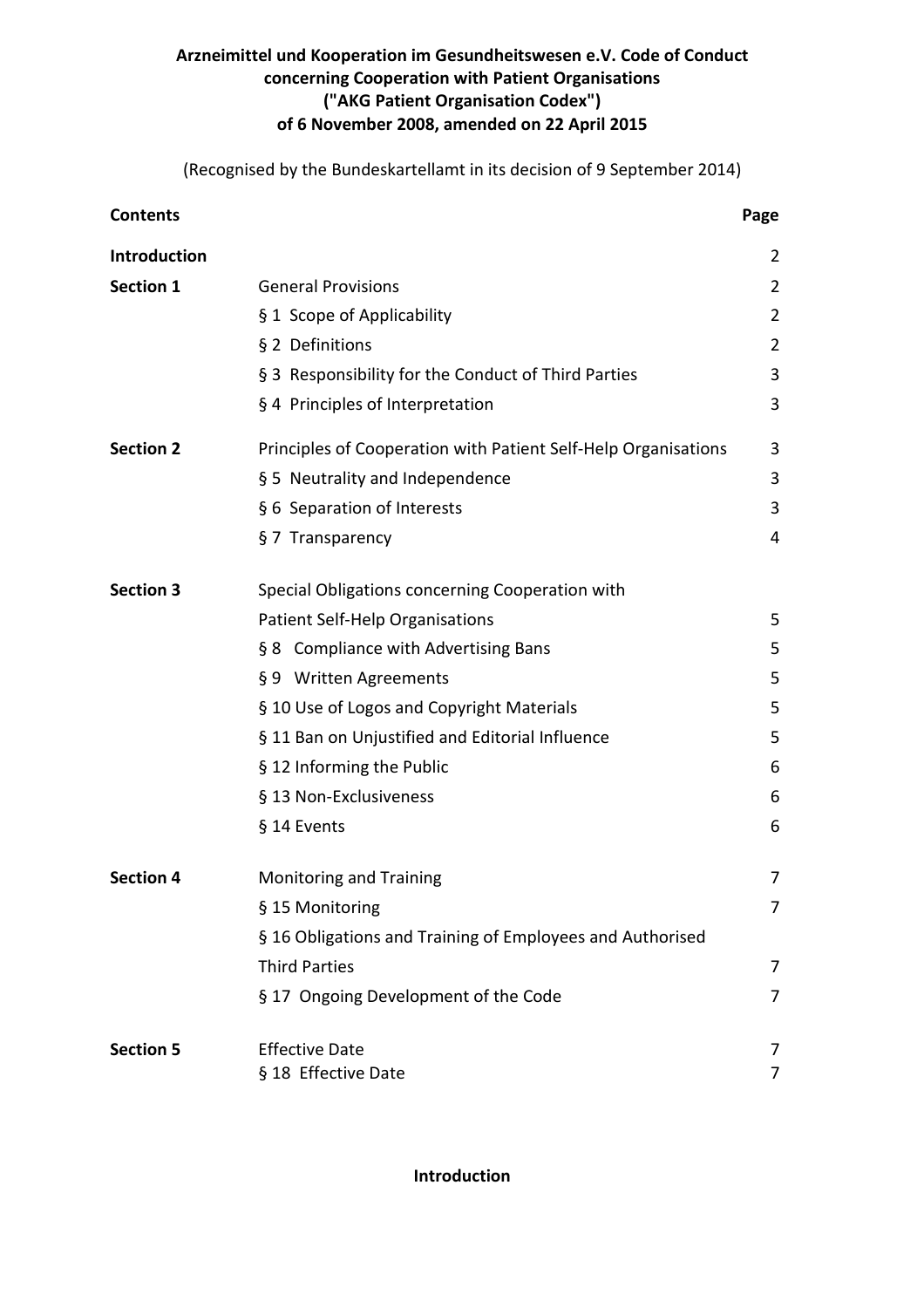It is the task of the pharmaceutical industry to make a major contribution towards protecting, promoting and restoring human health by researching, developing, manufacturing and marketing pharmaceutical products.

The industry plays a key role in preventing and curing diseases and mitigating their effects.

The effective achievement of these objectives requires attentive and thorough support from persons whose lives are affected by the necessary, prolonged or permanent consumption of pharmaceutical products.

Thus, there is no alternative to the collection of direct experience from such affected persons. Anyone who intends to provide appropriate and sustainable assistance to the sick must be familiar with their needs.

The members of the association Arzneimittel und Kooperation im Gesundheitswesen – AKG e. V. [Medicinal Products and Cooperation in the Health Sector, Registered Association] have therefore decided to seek increasing consultation and cooperation with patient self-help organisations and to provide material and non-material support and aid for these organisations.

In this way, professional interest and taking socially responsible action are tied to one another.

To ensure that this cooperation is based on mutual respect and trust, and in particular to ensure transparent, fair and honest conduct on the part of the involved pharmaceutical companies at all times, the General Assembly of the association Arzneimittel und Kooperation im Gesundheitswesen – AKG e. V. has adopted the following AKG – Code concerning Cooperation with Patient Organisations.

## **Section 1: General Provisions**

### **§ 1 Scope of Applicability**

- (1) The code applies to the member companies (hereafter "companies"), their domestic subsidiaries and other associated companies, provided these associated companies have recognised the binding nature of the AKG Patient Organisation Code in the form of a specific written agreement.
- (2) The Code applies to cooperation between the companies and patient self-help organisations active in Europe and/or the EEA and/or Switzerland.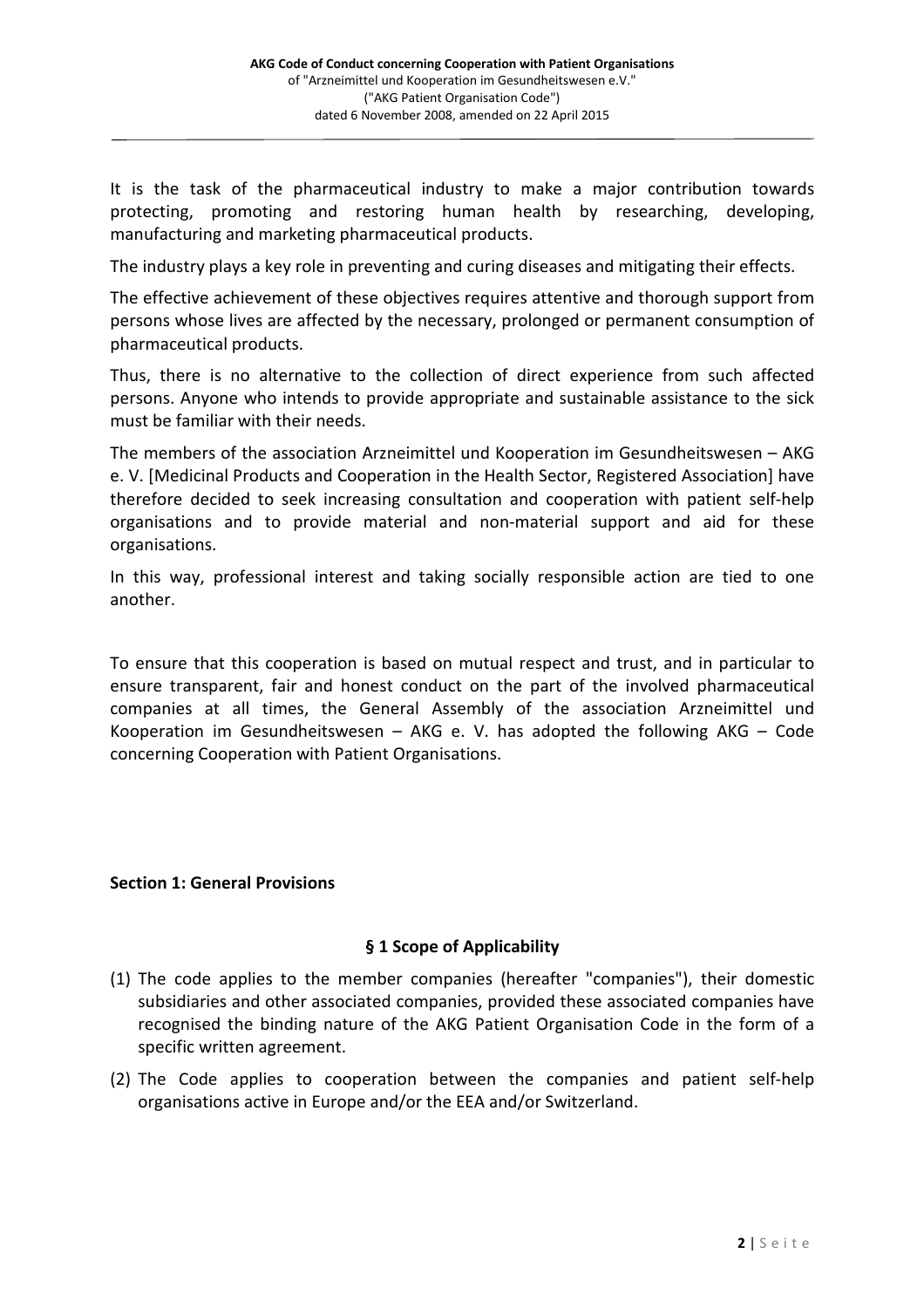## **§ 2 Definitions**

- (1) "Patient self-help organisations" are voluntary, non-profit groups of patients and/or their relatives and other carers whose activities involve jointly coping with diseases, the dissemination of information about diseases and possible therapies, representation of interests in the health and socio-political sector, the publication of media providing information and support for patients and/or the provision of counselling services.
- (2) The term "members" of patient self-help organisations also includes persons or institutions acting or presenting as representatives of these organisations.
- (3) "Cooperation" refers to the cooperation between the companies and patient self-help organisations or to the support provided for such organisations by companies.
- (4) "Events" are conferences or meetings between patient self-help organisations, their members and/or other invited participants (e.g. patients and/or their relatives and other carers) aimed at disseminating or exchanging information. Events are either organised or run by the patient self-help organisations themselves and supported by companies, or are organised, hosted, financed and/or run by the companies themselves or external organisers.
- (5) "Sponsoring" is the provision of financial funds, contributions in kind and/or services by companies in support of a patient self-help organisation in return for the granting of public relations rights to use the activities of the organisation on the basis of a written agreement.

## **§ 3 Responsibility for the Conduct of Third Parties**

- (1) The obligations pursuant to this code also apply to companies even if they have authorised other parties (e.g. PR or event agencies) to organise and perform the activities covered by this code on their behalf.
- (2) Agencies or other authorised parties who contact patient self-help organisations on behalf of companies are obliged to clearly state that they are acting in an agent capacity.

### **§ 4 Principles of Interpretation**

In the application of this code, not just the exact wording of the individual provisions shall be observed, but also the spirit and purpose of the code and relevant laws.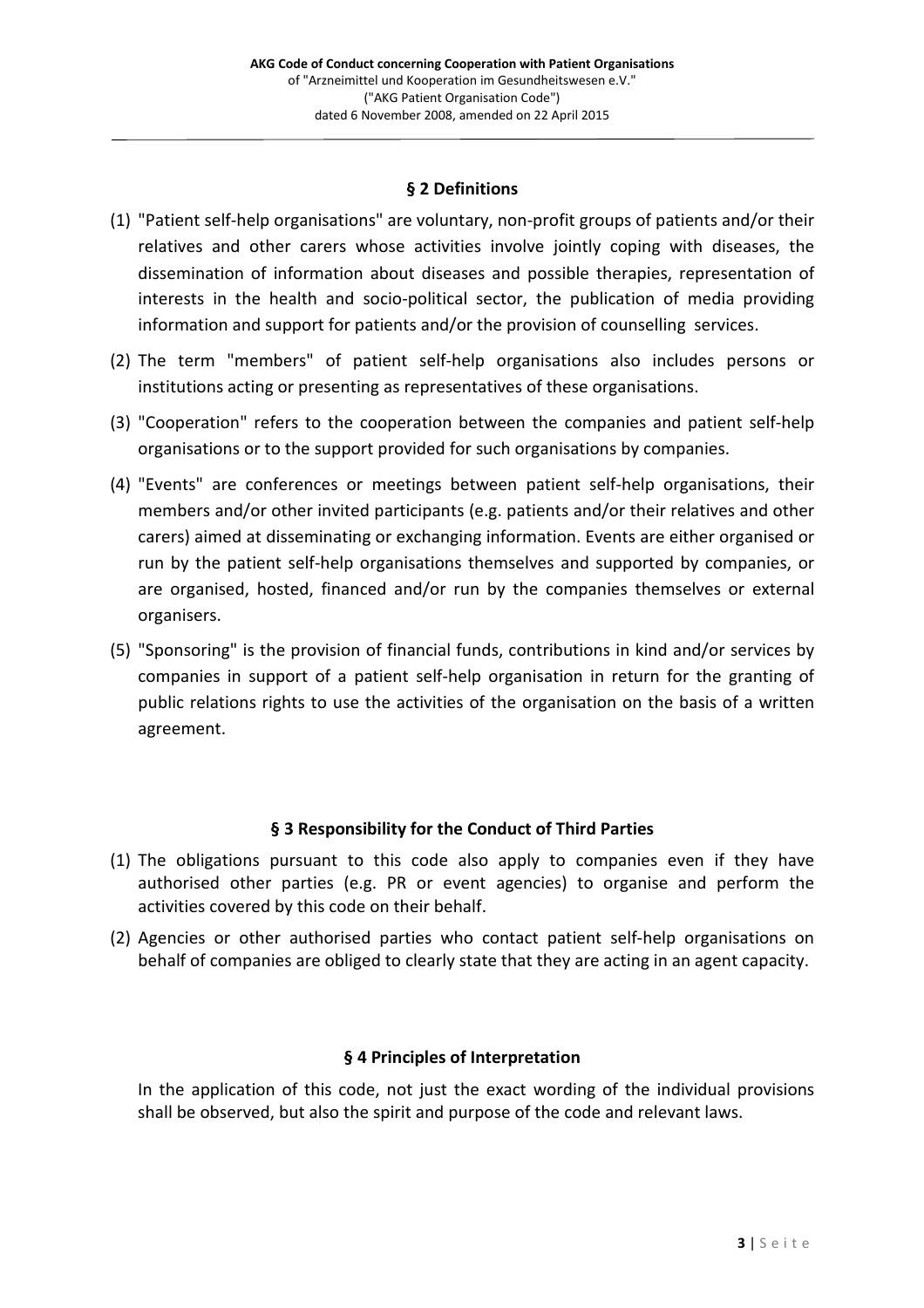### **Section 2: Principles of Cooperation with Patient Self-Help Organisations**

### **§ 5 Neutrality and Independence**

- (1) The association Arzneimittel und Kooperation im Gesundheitswesen e.V. and its member companies pursuant to  $\S$  1 (1) assume that the technical and political activities of the patient self-help organisations are geared solely to the needs and interests of disabled or sick persons and/or persons in need of care , so as to promote their self-determination.
- (2) Cooperation between the companies and patient self-help organisations shall be guided by the written objectives and tasks of these organisations.
- (3) Within the scope of cooperation between the companies and patient self-help organisations, the latter organisations must always retain full control over the contents of their work and remain independent.
- (4) Within the scope of cooperation, the companies are obliged not to take any measures which would damage the reputation of self-help.
- (5) The companies shall respect the neutrality and independence of the patient self-help organisations, especially in connection with events organised and run by these organisations. Insofar as the companies contribute to the stipulation of subject matter or the choice of speakers at such an event, this must be done in a balanced and objective manner.
- (6) The companies shall also respect the neutrality and independence of the patient selfhelp organisations in connection with events run by the companies themselves. Any statements made by the companies must be clearly indicated as such. The provision of scientific and objective information must always be the defining feature of all presentations and lectures.

### **§ 6 Separation of Interests**

- (1) The companies are not permitted to establish any patient self-help organisations themselves. Representatives or employees of the member companies shall not hold office in patient self-help organisations (in particular on their governing bodies), with the exception of the scientific advisory boards of patient self-help organisations. This shall not affect the rights of employees of the companies to be members of patient self-help organisations. Companies are entitled to be passive supporting members of patient selfhelp organisations.
- (2) Within the scope of the cooperation between the companies and patient self-help organisations, the companies shall ensure clear a distinction between information and/or recommendations provided by the organisations on the one hand and information provided by the companies on the other.
- (3) If employees of the member companies become active in or advise patient self-help organisations, the companies shall take steps to ensure that the employees avoid any conflicts of interest between the company and the organisation.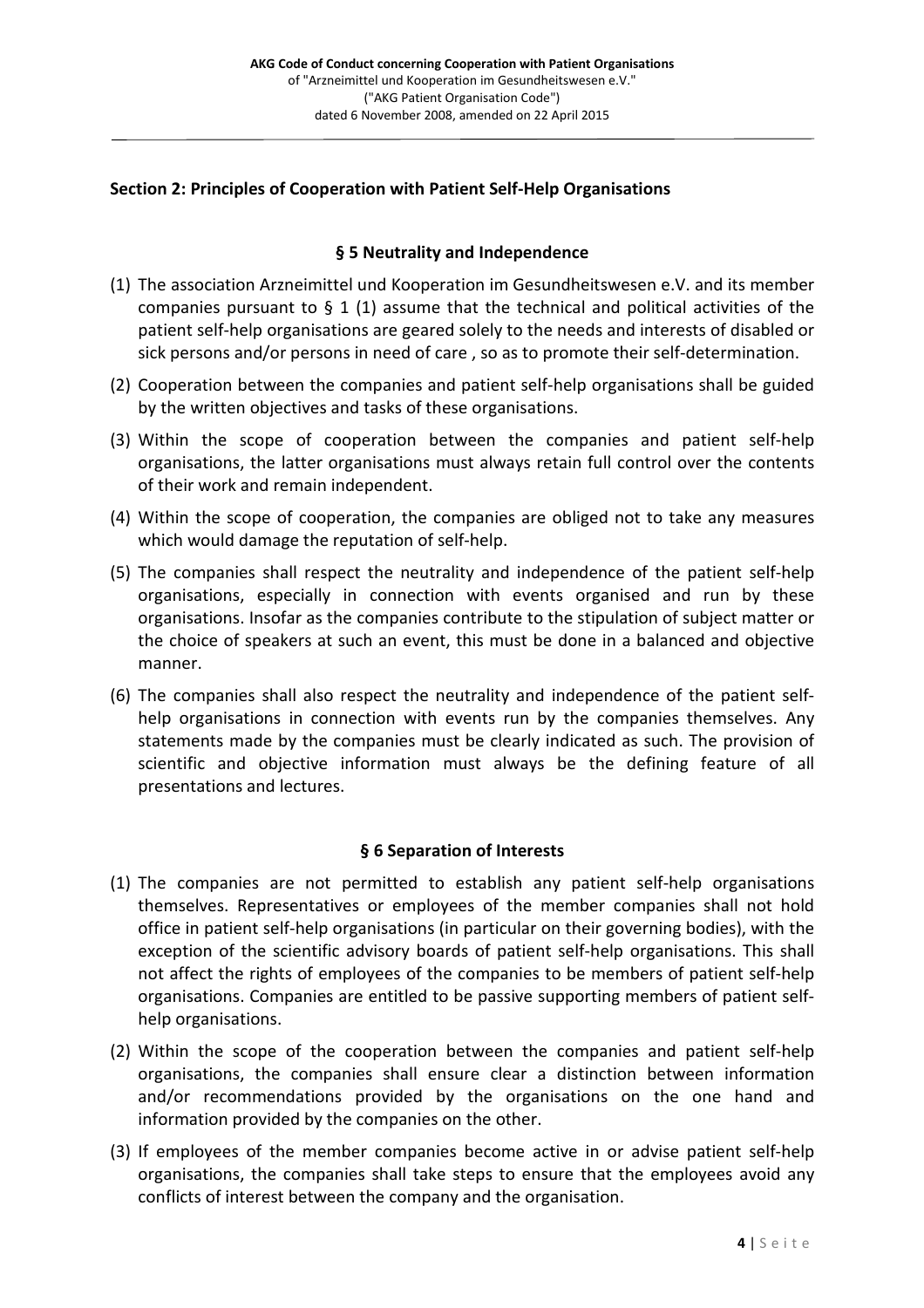### **§ 7 Transparency**

- (1) Cooperation between the companies and patient self-help organisations must be open and transparent. The companies shall reach mutual agreement with the patient self-help organisation concerned regarding the nature and scope of how the cooperation and support is to be represented to third parties and shall record that agreement in writing.
- (2) The companies shall take steps to ensure that patient self-help organisations disclose the authorship of the companies if the organisations use any articles or other presentations by the companies in their own publications. Any support provided by the companies for patient self-help organisations in the course of a joint project must also be clearly indicated.
- (3) The companies are entitled to advertise the fact that they support patient self-help organisations only on the basis of a corresponding written agreement with the patient self-help organisation in question.
- (4) Companies can reach agreements with patient self-help organisations under which these organisations refer to the support provided by the company in their own PR activities (including the home page/website of the organisation). In that case, the extent and manner of such references must be recorded in a written agreement.
- (5) Any publications by patient self-help organisations which are produced with support from a company must reference that support.
- (6) The companies are entitled to offer links from their websites to the home page or website of a patient self-help organisation only with the organisation's consent. Any link to the download portion of such an organisation which could entail expenses for the organisation is permissible only on the basis of a written agreement. In the case of sponsoring agreements, no active links may be provided from the organisation's website to the website of the company. Patient self-help organisations and companies are not permitted to host joint websites.
- (7) Companies are not entitled to use the advertising rights granted to them pursuant to the above (3) and (4) to promote products or product groups either directly or indirectly.

### **Section 3: Special Obligations concerning Cooperation with Patient Self-Help Organisations**

### **§ 8 Compliance with Advertising Bans**

The companies are obliged to comply with the general bans and restrictions on the promotion of prescription drugs pursuant to the laws on competition and medicinal products as amended from time to time (in particular Section 10 of the German Pharmaceutical Advertising Act ["HWG"]).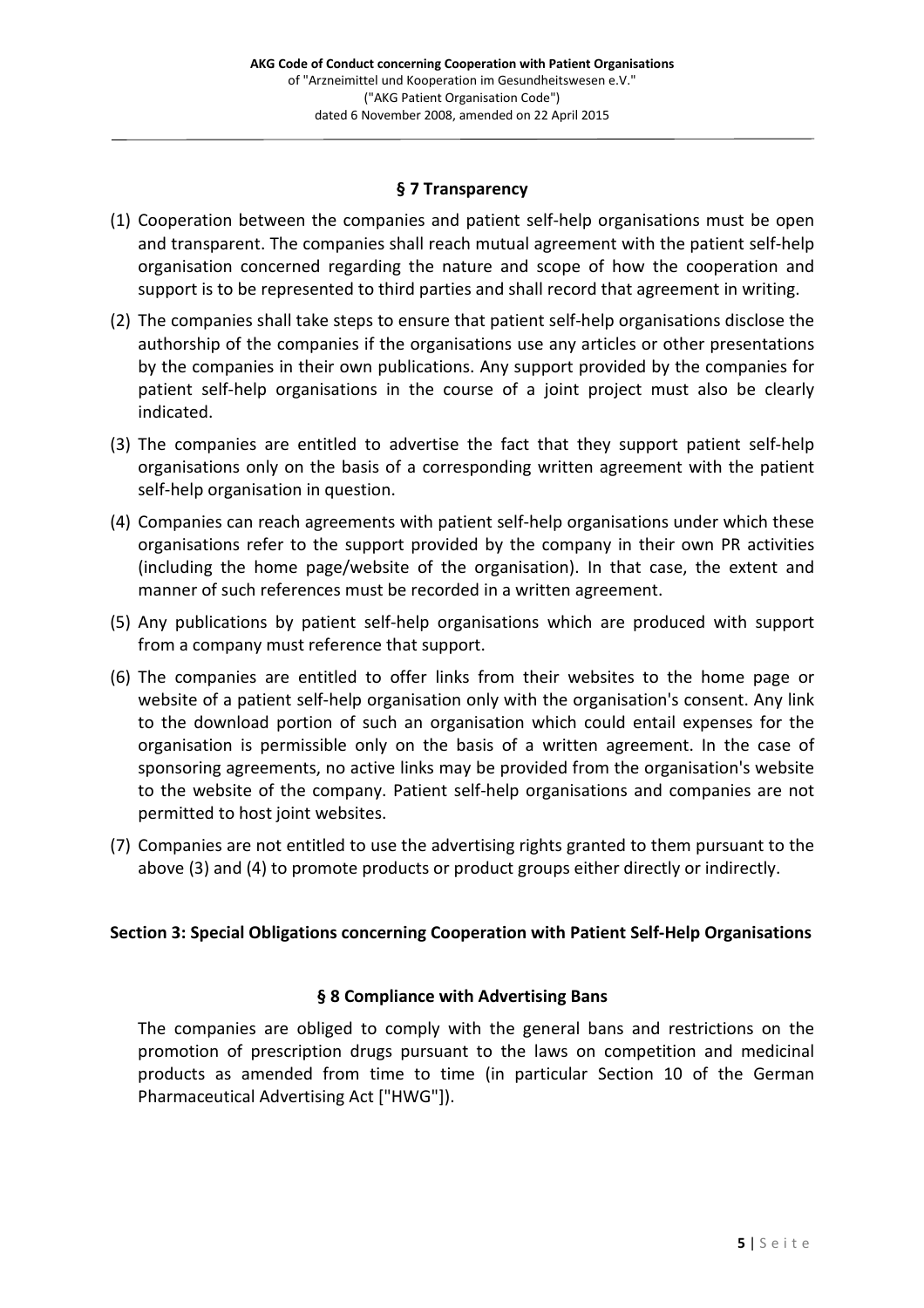### **§ 9 Written Agreements**

Any cooperation between a company and a patient self-help organisation in the course of which the company grants cash or in-kind benefits to the organisation must be based on a written agreement that outlines the key items of the cooperation.

### **§ 10 Use of Logos and Copyright Materials**

- (1) The companies are entitled to use the logo or copyright materials of patient self-help organisations (for instance the right to use the organisation's logo in publications, product information leaflets, on the internet, in advertising materials or at events) only with the written consent of the organisation concerned.
- (2) The written consent pursuant to (1) shall stipulate restrictions on the purpose and manner of use of the logo or copyrighted materials.
- (3) The above (2) shall likewise apply to consent by a company that grants a patient self-help organisation the right to use the company's logo in publications, on the internet or at events. The company is not entitled to oblige patient self-help organisations to promote products, product groups, diagnostic or therapeutic services for diseases or disabilities either directly or indirectly.

## **§ 11 Ban on Unjustified and Editorial Influence**

The companies shall not exercise any influence on the editorial work of a publication produced by a patient self-help organisation and promoted by the company unless they have a legitimate, objective reason for doing so (e.g. scientific aspects or to rectify inaccuracies in the contents). Purely commercial interests do not constitute a legitimate, objective reason in the sense of the above sentence 1.

### **§ 12 Informing the Public**

- (1) The companies are obliged to provide the general public with a list of those patient selfhelp organisations to which they grant substantial financial payments and/or in-kind benefits. As a rule, any individual benefit with a value of € 60 is deemed substantial. A list of the total sum of financial payments and/or in-kind benefits is to be drawn up per patient organisation and per annum and must be updated no later than 31 March of the following year.
- (2) The companies shall take steps to ensure that their support for patient self-help organisations is disclosed to the general public by the organisations from the beginning of such support.
- (3) Companies shall reach a written agreement with the patient self-help organisations concerning the manner and way in which the obligations pursuant to the above (1) are to be satisfied.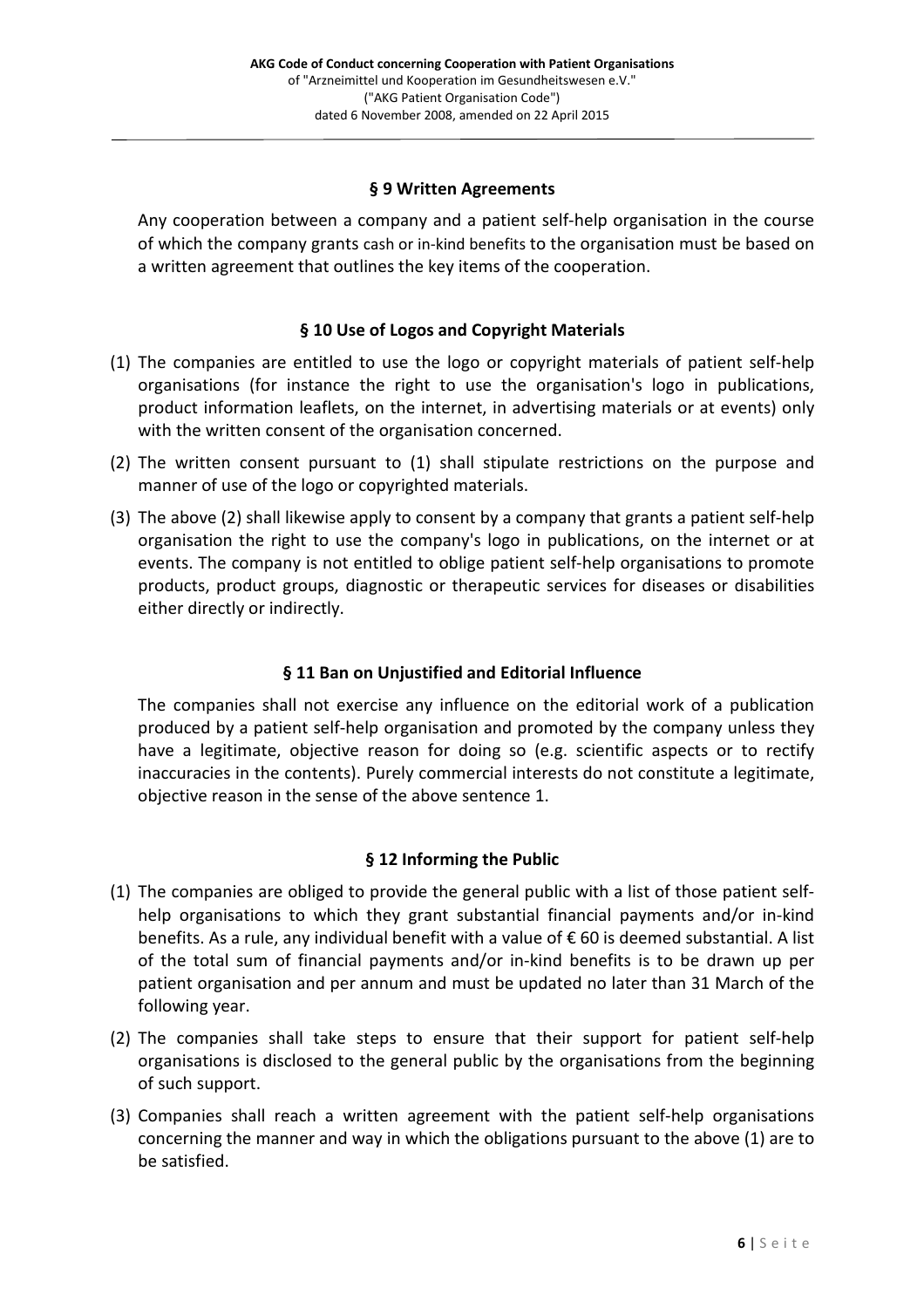### **§ 13 Non-Exclusiveness**

The companies shall not demand that the patient self-help organisations grant the company exclusive rights regarding the support of such an organisation or its activities (including the organisation's events) and shall not accept such exclusive rights, even if they are provided without a request from the company.

### **§ 14 Events**

- (1) The companies are only permitted to organise or support events if the choice of venue (city and location) is based solely on objective criteria.
- (2) Reasonable hospitality may be provided for the members of patient self-help organisations, their relatives and carers in the course of events, irrespective of whether the event is organised by a patient self-help organisation or by a company.
- (3) The companies are entitled to reimburse any members of patient self-help organisations, relatives and/or carers attending such an event for reasonable travel expenses, necessary accommodation expenses and, where applicable, any admission fees charged.
- (4) The organisation or support or assumption of expenses for persons attending events outside the EEA (EU and Norway, Liechtenstein and Iceland) and Switzerland is permissible only if
	- 1. the majority of persons attending come from a country other than the country in which the member company has its place of domicile, or
	- 2. needed resources or specialist knowledge are available at the event venue

and therefore logistical reasons exist that support the choice of venue in a different country.

(5) The above (2) and (3) shall likewise apply if speakers give presentations on behalf of companies, in which case a reasonable fee may also be paid over and above the reimbursement of expenses.

### **Section 4: Monitoring and Instruction**

## **§ 15 Monitoring**

The companies shall take suitable organisational measures to ensure compliance with this Code.